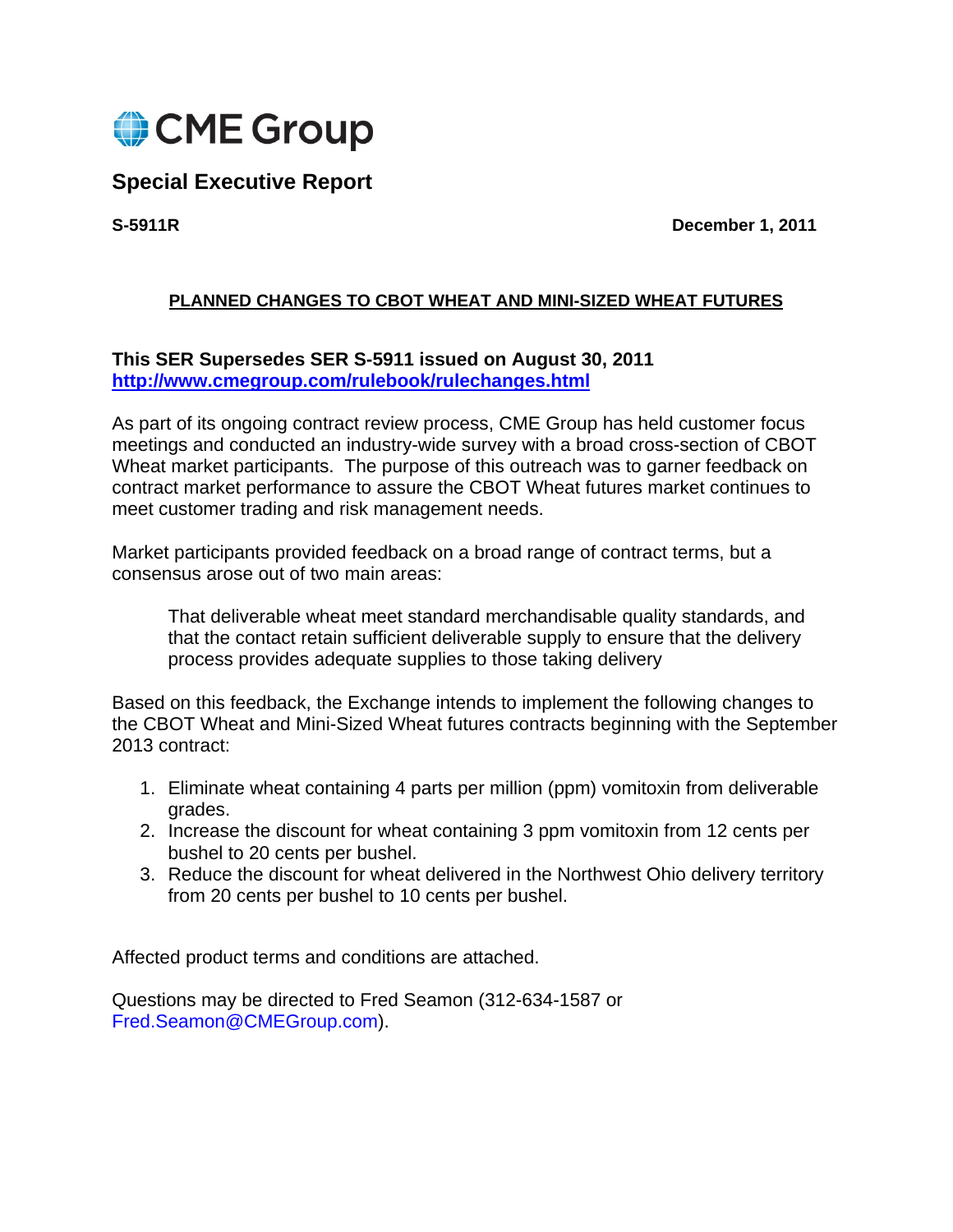#### **Attachment**

**CBOT Rulebook Chapter 14. Wheat Futures** 

### **14104. GRADES / GRADE DIFFERENTIALS**

Upon written request by a taker of delivery at the time loading orders are submitted, a futures contract for the sale of wheat shall be performed on the basis of United States origin only.

| <b>WHEAT GRADE DIFFERENTIALS</b> |                            |
|----------------------------------|----------------------------|
| At 3¢ Premium                    | <b>At Contract Price</b>   |
| No. 1 Soft Red Winter            | No. 2 Soft Red Winter      |
| No. 1 Hard Red Winter            | No. 2 Hard Red Winter      |
| No. 1 Dark Northern Spring       | No. 2 Dark Northern Spring |
| No. 1 Northern Spring            | No. 2 Northern Spring      |

Wheat which contains moisture in excess of 13.5% is not deliverable.

A contract for the sale of wheat for future delivery shall be performed on the basis of the grades officially promulgated by the Secretary of Agriculture as conforming to United States Standards at the time of making the contract. If no such United States grades shall have been officially promulgated, then such contract shall be performed on the basis of the grades established by the Department of Agriculture of the State of Illinois, or the standards established by the Rules of the Exchange in force at the time of making the contract.

[A taker of delivery of wheat shall have the option to request in writing load-out of wheat which contains no more than 4 (four) parts per million of deoxynivalenol (vomitoxin). At the taker's expense, a determination of the level of vomitoxin shall be made at the point of load-out by the Federal Grain Inspection Service or by a third party inspection service which is mutually agreeable to the maker and taker of delivery.]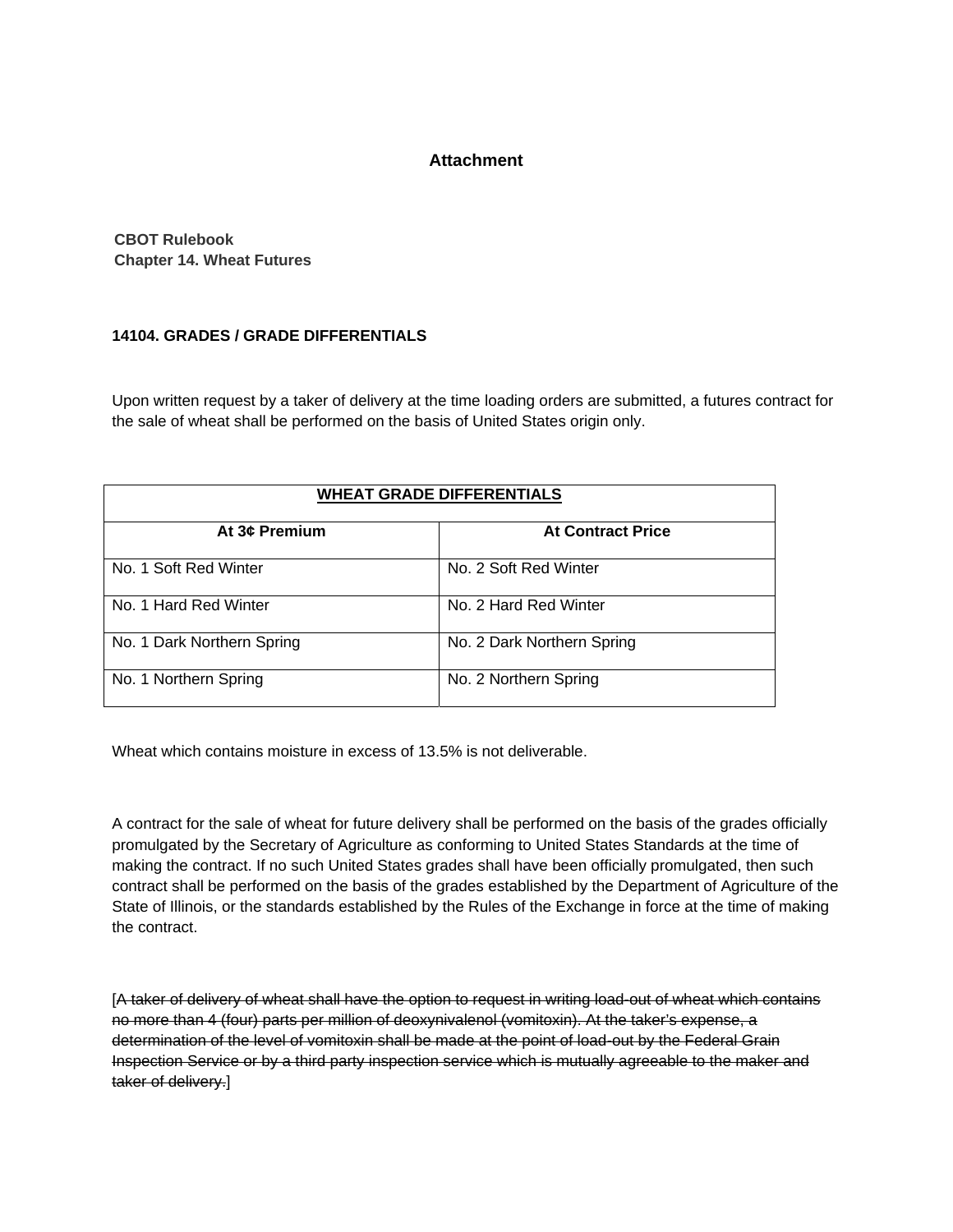[Effective September 1, 2009, all wheat shipping certificates shall be marked as either 3 parts per million deoxynivalenol (vomitoxin) or 4 parts per million vomitoxin. Shipping certificates marked as 3 parts per million vomitoxin shall be delivered at contract price, while shipping certificates marked as 4 parts per million shall be delivered at a 12 cent per bushel discount. A taker of delivery of wheat shall have the option to request in writing vomitoxin testing. At the taker's expense, a determination of the level of vomitoxin shall be made at the point of load-out by the Federal Grain Inspection Service or by a third party inspection service which is mutually agreeable to the maker and taker of delivery. Regular facilities shall load out wheat containing unit average testing results of 3 parts per million vomitoxin or below for canceled shipping certificates marked as 3 parts per million and shall load out wheat containing unit average testing results of 4 parts per million vomitoxin or below for canceled shipping certificates marked as 4 parts per million.]

Effective September 1, 2011, all wheat shipping certificates shall be marked as either 2 parts per million deoxynivalenol (vomitoxin), 3 parts per million vomitoxin, or 4 parts per million vomitoxin. Shipping certificates marked as 2 parts per million vomitoxin shall be delivered at contract price, while shipping certificates marked as 3 parts per million shall be delivered at a 12 cent per bushel discount and shipping certificates marked as 4 parts per million shall be delivered at a 24 cent per bushel discount. A taker of delivery of wheat shall have the option to request in writing vomitoxin testing. At the taker's expense, a determination of the level of vomitoxin shall be made at the point of load-out by the Federal Grain Inspection Service or by a third party inspection service which is mutually agreeable to the maker and taker of delivery. Regular facilities shall load out wheat containing unit average testing results of 2 parts per million vomitoxin or below for canceled shipping certificates marked as 2 parts per million, shall load out wheat containing unit average testing results of 3 parts per million vomitoxin or below for canceled shipping certificates marked as 3 parts per million, and shall load out wheat containing unit average testing results of 4 parts per million vomitoxin or below for canceled shipping certificates marked as 4 parts per million.

**Effective September 1, 2013, all wheat shipping certificates shall be marked as either 2 parts per million deoxynivalenol (vomitoxin), or 3 parts per million vomitoxin. Shipping certificates marked as 2 parts per million vomitoxin shall be delivered at contract price, while shipping certificates marked as 3 parts per million shall be delivered at a 20 cent per bushel discount. A taker of delivery of wheat shall have the option to request in writing vomitoxin testing. At the taker's expense, a determination of the level of vomitoxin shall be made at the point of load-out by the Federal Grain Inspection Service or by a third party inspection service which is mutually agreeable to the maker and taker of delivery. Regular facilities shall load out wheat containing unit average testing results of 2 parts per million vomitoxin or below for canceled shipping certificates marked as 2 parts per million and shall load out wheat containing unit average testing results of 3 parts per million vomitoxin or below for canceled shipping certificates marked as 3 parts per million.** 

#### **14105. LOCATION DIFFERENTIALS**